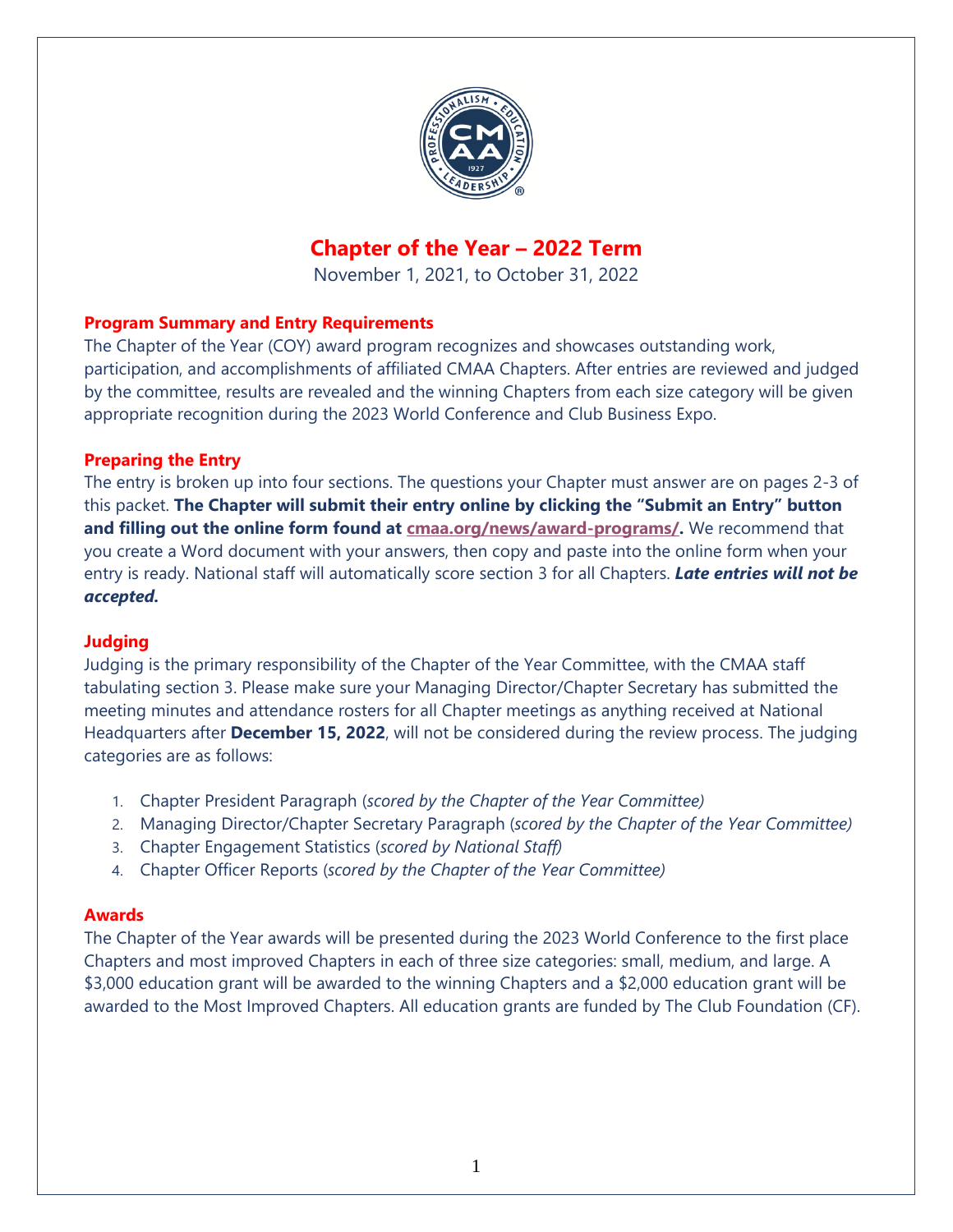

### **Chapter of the Year – 2022 Term November 1, 2021 to October 31, 2022**

**1. Chapter President Paragraph –** In 300 words or less, please describe your Chapter's accomplishments this year of which you are most proud. (20 points)

**2. Managing Director/Chapter Secretary Paragraph –** In 300 words or less, please explain how your Chapter effected CMAA's 2022 annual theme: *"Engage. Empower. Connect."* How does this theme apply to you as a Chapter and your Chapter members? (20 points)

**3. Chapter Engagement Statistics** (*Scored by National; nothing needs to be submitted by the Chapter*) (50 points)

- 1. Score 10 points for holding a Chapter Workshop(s)
- 2. Score 10 points for entering the Chapters Idea Fair
- 3. Score up to 10 points based on your Chapter's recruitment percentage in the New Chapter Member Recruitment Contest (sliding scale)
- 4. Score 10 points for Chapter's donation to The CF (pledges or Auction/Wine Donations)
- 5. Score 10 points for authorized elected Chapter representative attending the LLC

**4. Chapter Officer Reports –** Please work with your Chapter Officers and Chairman to answer the following questions (each answer should be 200 words or less; each question is worth 10 points):

- 1. Which of the 11 competency areas did your Chapter's education programming cover in 2022? Briefly describe how your Chapter covered each program topic.
- 2. How did your Chapter align with National to promote and support various National initiatives (i.e., the Certified Club Manager (CCM) path, Member Interest Groups, etc.)?
- 3. How did your Chapter engage its mid-level managers?
- 4. How did your Chapter onboard new members? How did you make them feel welcome?
- 5. What is your most effective medium of Chapter communication and how do you utilize it for success?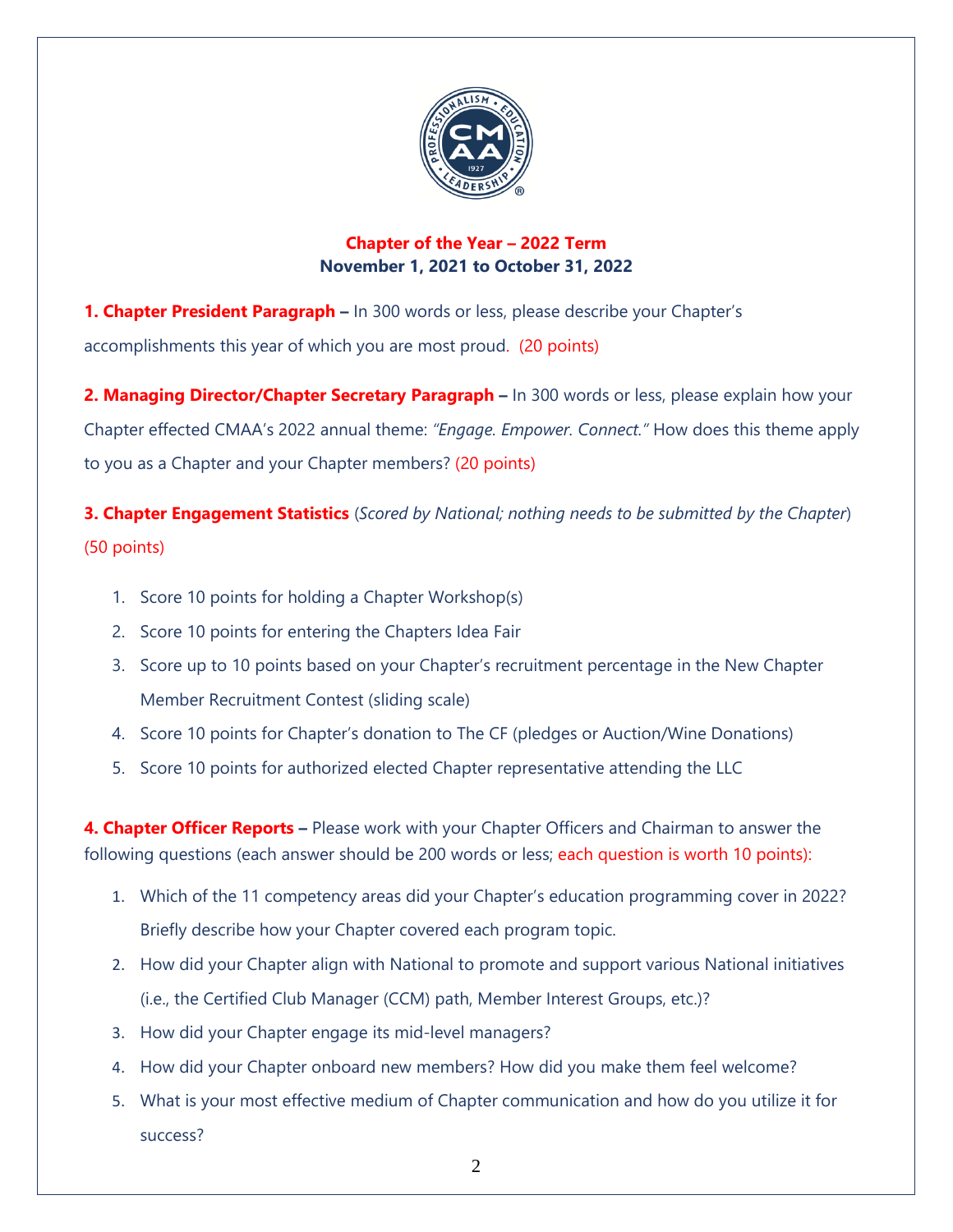- 6. Did the Chapter host any events to raise funds for/benefit charitable or philanthropic organizations and, if so, how did these events improve your relationship with your local community?
- 7. Explain how your Chapter set itself up for future success during the 2022 membership year. Did you set goals with a strategic plan? Succession planning?
- 8. How did your Chapter support your Student Chapter(s) and/or the club management career path? How are you highlighting careers in club management with students?
- 9. How did your Chapter engage in advocacy efforts at the state and local level this year?
- 10. In what ways did your Chapter address Diversity, Equity, & Inclusion (DEI) this year?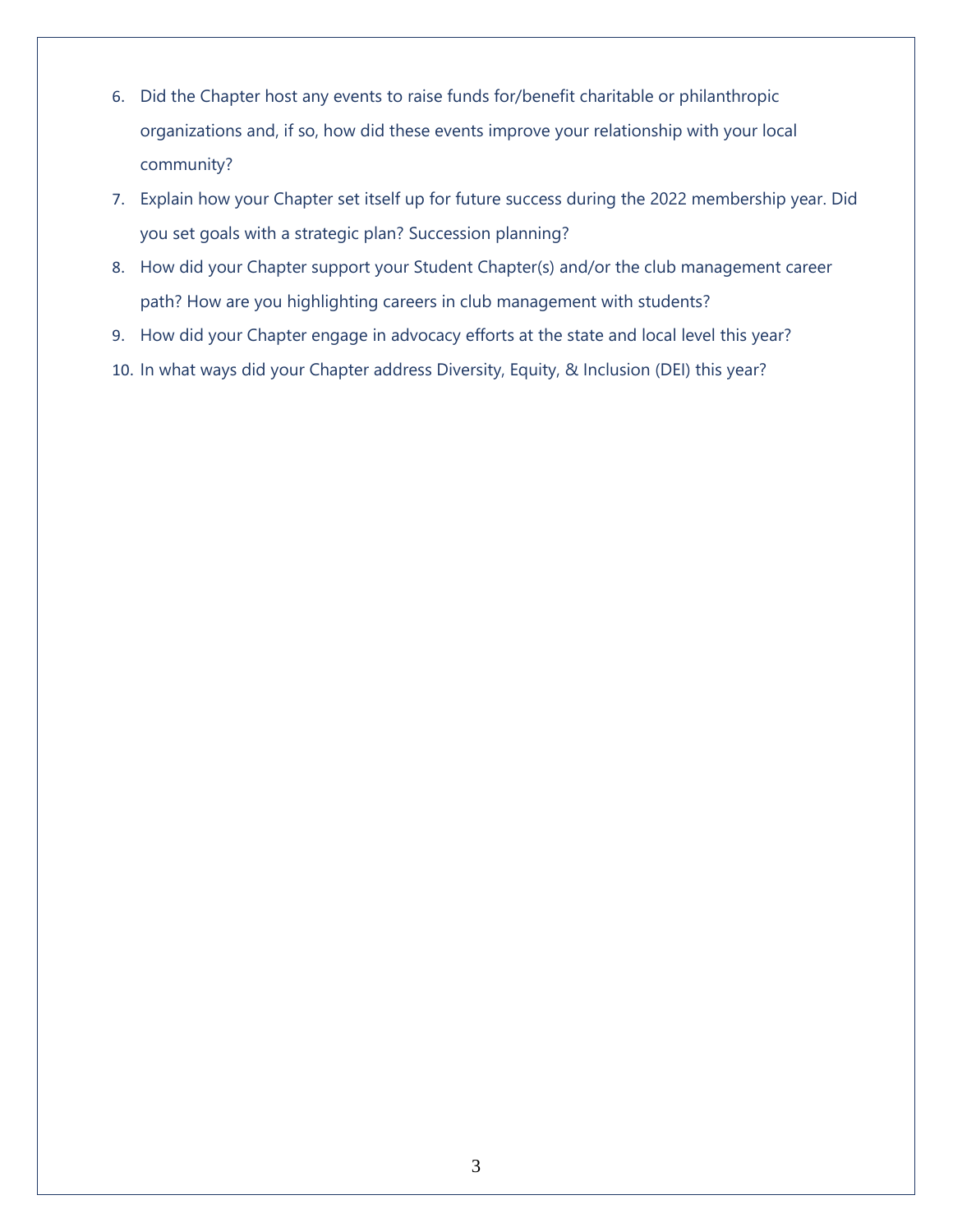

|                                                                                                   | <b>Chapter of the Year - 2022 Term</b><br>(November 1, 2021 to October 31, 2022) |              |                  |
|---------------------------------------------------------------------------------------------------|----------------------------------------------------------------------------------|--------------|------------------|
|                                                                                                   | <b>SCORING SHEET - FOR JUDGING PURPOSES ONLY</b>                                 |              |                  |
|                                                                                                   |                                                                                  |              |                  |
|                                                                                                   |                                                                                  |              |                  |
|                                                                                                   | I. Chapter President Paragraph (scoring completed by Judges)                     | <b>Score</b> | <b>Sub-Total</b> |
|                                                                                                   | Judges to evaluate 1 to 20 points                                                |              |                  |
|                                                                                                   | <b>Sub-Total</b>                                                                 |              | *                |
|                                                                                                   | 2. Managing Director/Chapter Secretary Paragraph (scoring completed by Judges)   |              |                  |
|                                                                                                   | Judges to evaluate 1 to 20 points                                                |              |                  |
|                                                                                                   | <b>Sub-Total</b>                                                                 |              | $\star$          |
|                                                                                                   | 3. Chapter Statistics (completed by CMAA Staff)                                  |              |                  |
| 1.                                                                                                | Score 10 points for holding a Chapter Workshop(s)                                |              |                  |
| 2.                                                                                                | Score 10 points for entering the Chapter Idea Fair                               |              |                  |
| 3.                                                                                                | Score up to 10 points based on your Chapter's recruitment percentage             |              |                  |
|                                                                                                   | in the Chapter New Member Recruitment Contest (sliding scale)                    |              |                  |
| 4.                                                                                                | Score 10 points for Chapter's donation to The Club Foundation                    |              |                  |
|                                                                                                   | (pledges or Auction/Wine Donations)                                              |              |                  |
| 5.                                                                                                | Score 10 points for authorized elected Chapter rep attending the LLC             |              |                  |
|                                                                                                   | <b>Sub-Total</b>                                                                 |              | $\star$          |
|                                                                                                   | 4. Chapter Officer Reports (scoring completed by Judges)                         |              |                  |
|                                                                                                   | Judges to evaluate 1 to 10 points for each of the 10 questions;                  |              |                  |
|                                                                                                   | <b>Sub-Total</b>                                                                 |              |                  |
| <b>Sub-Totals:</b>                                                                                |                                                                                  |              |                  |
| <b>I. Chapter President Paragraph</b><br><b>II. Managing Director/Chapter Secretary Paragraph</b> |                                                                                  |              |                  |
|                                                                                                   | <b>III. Chapter Statistics</b>                                                   |              |                  |
|                                                                                                   | <b>IV. Chapter Officer Reports</b>                                               |              |                  |
|                                                                                                   | <b>Grand Total</b>                                                               |              |                  |